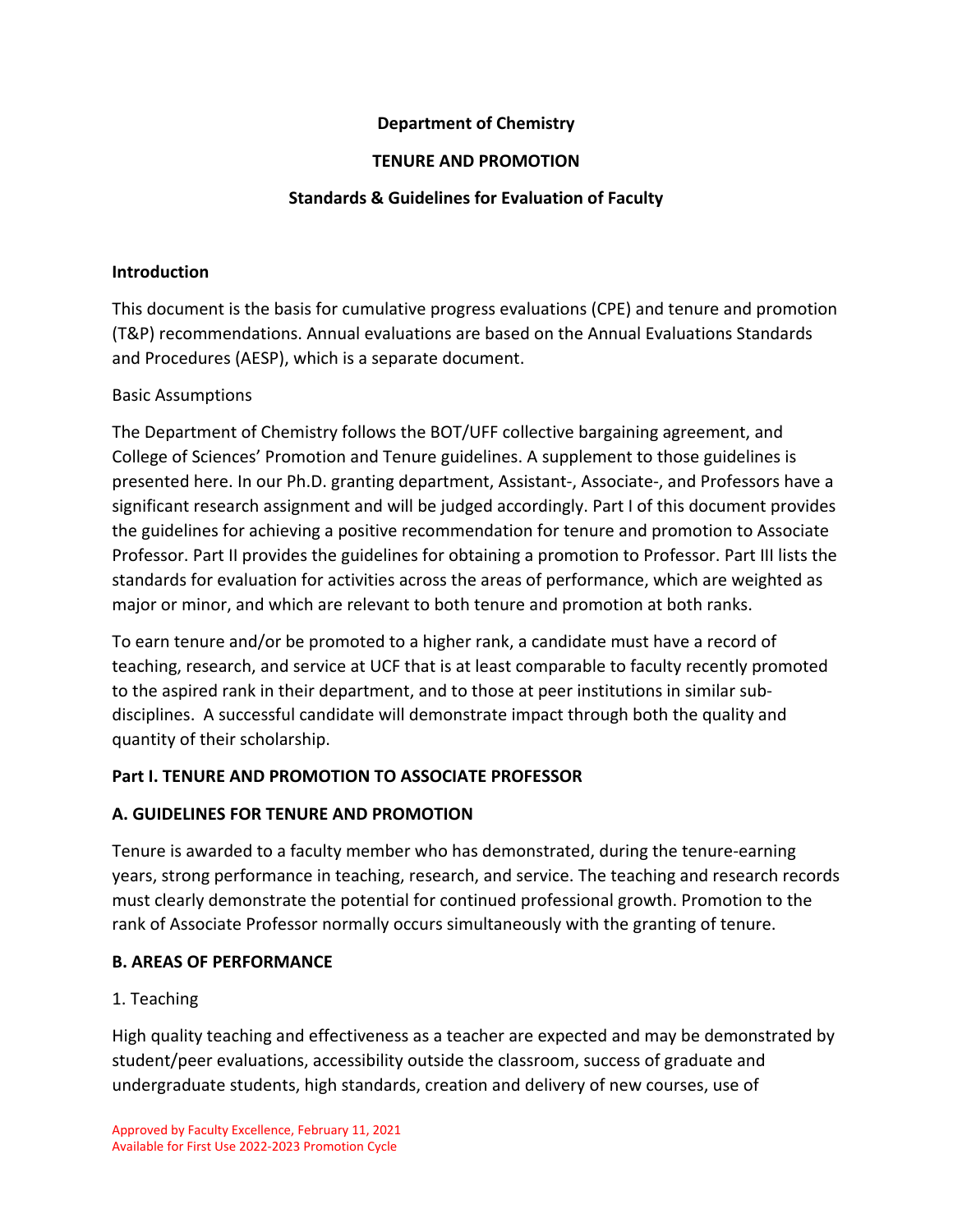pedagogical techniques supported by published research as effective, evidence of a high number of students achieving learning outcomes, and other factors.

2. Research

A record of significant scholarly achievement and a high-quality independent research program is expected. Applicants for tenure should have:

(i) Published in refereed journals listed by ISI Web of Science or by other indexing organizations pertinent to the research focus of that faculty member, giving UCF as the primary affiliation, demonstrating significant independent contributions, and demonstrating leadership in group efforts;

(ii) Presented research performed at UCF at national and international conferences;

(iii) Established a viable research program, as demonstrated primarily by success in obtaining external research funding, and a productive publication record;

(iv) Supervised doctoral candidates who have made significant progress toward a degree.

3. Service

Contributions toward the governance of the Department through service on departmental committees are expected. Professional service, such as refereeing of articles and proposals, service at College and University levels, and community outreach will be recognized.

# **Part II. PROMOTION TO PROFESSOR**

## **A. GUIDELINES FOR PROMOTION**

Promotion to the rank of Professor will be judged on the entire career record, with particular emphasis on performance at UCF and since the time at which promotion to the rank of Associate Professor was achieved. This work must be identified in the candidate's application. To qualify for promotion to Professor, faculty members must demonstrate sustained excellence in teaching, service, and externally funded research that establishes them as nationally and internationally recognized leaders in their field.

# **B. AREAS OF PERFORMANCE**

# 1. Teaching

In addition to demonstrated dedication and effectiveness in classroom instruction, candidates for promotion to Professor are expected to have taught a variety of courses, which should be at multiple levels (1000-2000, 3000-4000, 5000-7000). Candidates must demonstrate efforts to improve student learning (e.g., by adopting pedagogical techniques supported by published research as effective). The candidate must demonstrate success in directing and supervising undergraduate and graduate student research.Examples of successful direction and supervision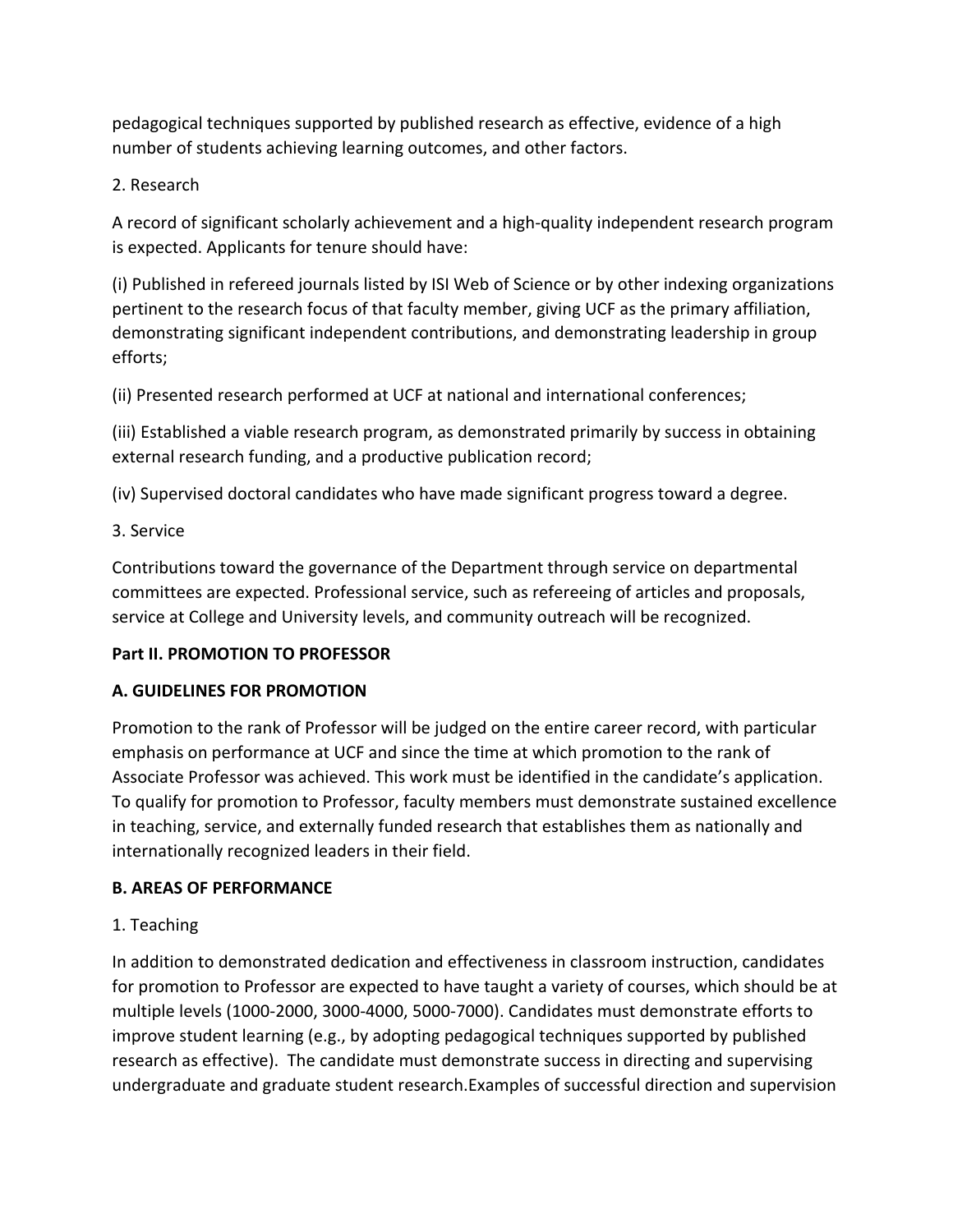could be undergraduate students completing in-lab research and reporting requirements, graduate students successfully passing candidacy, student publications and presentations at regional, national, or international meetings, or successful dissertation defense. Success in student career placement will be recognized.

## 2. Research

A viable, independent, productive, and sustained research program, as indicated primarily by external funding and publications in refereed journals, is expected for promotion to Professor. The research record must demonstrate substantial impact that has led to a national and international reputation.

## 3. Service

Leadership in departmental committees is expected, as is service to the College, the University, and the candidate's professional community. Recognition will be given for service to the community at the local, state, national, and the international level.

## **Part III. STANDARDS FOR EVALUATION**

**In each of the three categories evaluated for promotion and tenure (Teaching, Research, and Service) listings of activities and accomplishments are broken down as being of Major or Minor importance in evaluation and are defined as follows:** 

MAJOR: These criteria identify the main areas of focus for any faculty seeking promotion and/or tenure in the Department of Chemistry. Fulfilling these criteria help the department, college and university meet their goals and fulfill, collectively, the institutional mission.

MINOR: This listing includes activities viewed as valuable by the Chemistry Department and University but are less impactful to achieving our mission.

# **A. Teaching**

MAJOR:

- a) Student Perception of Instruction scores and comments considered in the context of grade distributions and course characteristics.
- b) Peer evaluations, following the guidelines in the Collective Bargaining Agreement.
- c) Supervision of dissertations and theses.
- d) Supervision of directed research.
- e) Publications by students under the supervision of the faculty member.
- f) Conference presentations of students under the supervision of the faculty member.
- g) Awards received by students under the supervision of the faculty member.
- h) Supervision of honors theses.
- i) Major course initiatives or revisions.
- j) Development of teaching laboratories.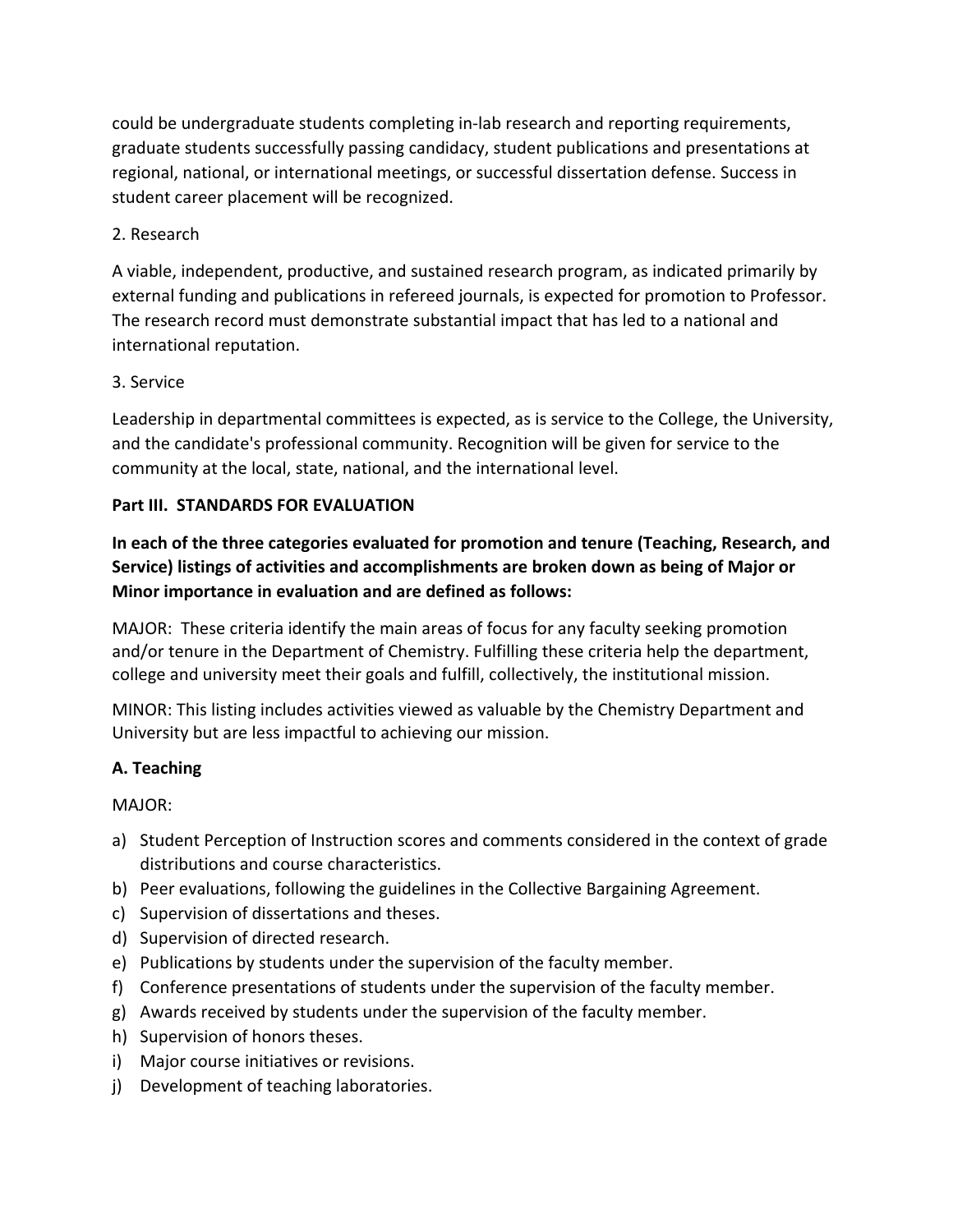- k) Introduction and teaching of new courses.
- l) Introduction of new teaching or assessment methodologies.
- m) Publication of pedagogic articles, textbooks, and laboratory manuals.
- n) Development of web-based courses and materials.
- o) Award of grants & contracts supporting teaching and research training.

#### MINOR:

- a) Other evidence of teaching effectiveness.
- b) Supervision of independent study.
- c) Student mentoring.
- d) Conducting help sessions for students.
- e) Teaching outside a regularly scheduled course.
- f) Coordinator of multi-section classes and laboratories.
- g) Attendance in conferences and workshops with the objective of improving one's teaching and student learning.
- h) Presentations in conferences and workshops about one's own teaching.

#### **B. Research**

#### MAJOR

- a) Papers published or accepted in peer-reviewed journals listed in the ISI Web of Science or in other indexing organizations pertinent to the research focus of that faculty member.
- b) Publication of peer-reviewed scholarly books or chapters.
- c) Number of citations, reported in the ISI Web of Science or in other indexing organizations pertinent to the research focus of that faculty member.
- d) Contributed presentations at national and international meetings, with or without published proceedings.
- e) Invited presentations at conferences, workshops, and other institutions.
- f) Filing of patents.
- g) Award of external grants or contracts as P.I./I. or co-P.I./co-I.
- h) Supervision of post-doctoral associates, fellows, and research personnel other than graduate students.

#### MINOR

- a) Other publications and media attention.
- b) Award of facility time in national laboratories, supercomputers, etc.
- c) H (Hirsch) factor over the evaluation period, as reported in the ISI Web of Science.
- d) Contributed presentations in regional research conferences and workshops.
- e) Award of internal funds as P.I./I. or co-P.I./co-I.
- f) Participation in external grants & contracts as non-P.I./I. or non-co-P.I./co-I.